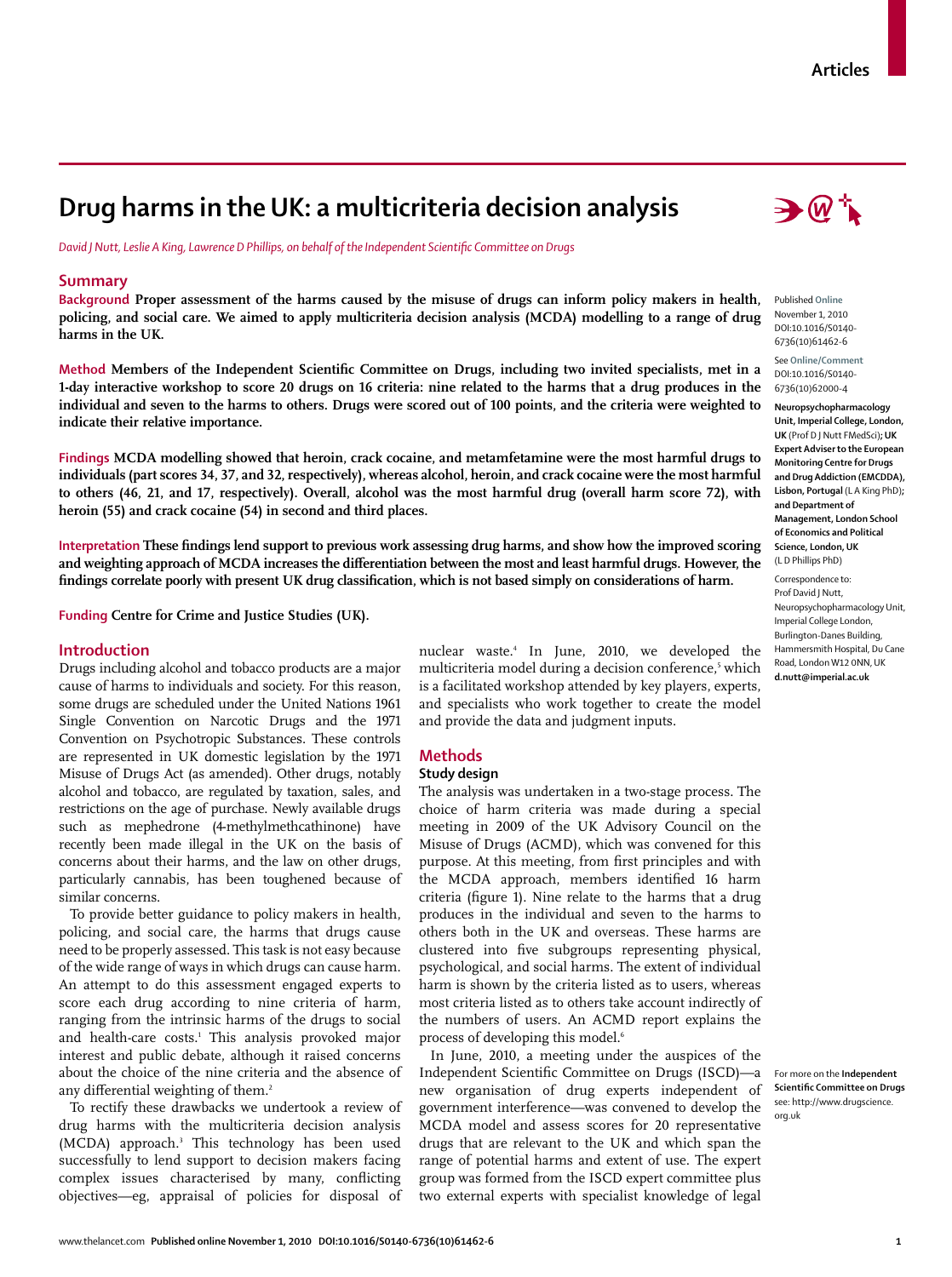

*Figure 1:* **Evaluation criteria organised by harms to users and harms to others, and clustered under physical,**  psychological, and social effects

See Online for webappendix highs (webappendix). Their experience was extensive, spanning both personal and social aspects of drug harm, and many had substantial research expertise in addiction. All provided independent advice and no conflicts of interest were declared. The meeting's facilitator was an independent specialist in decision analysis modelling. He applied methods and techniques that enable groups to work effectively as a team, enhancing their capability to perform,7 thereby improving the accuracy of individual judgments. The group scored each drug on each harm criterion in an open discussion and then assessed the relative importance of the criteria within each cluster and across clusters. They also reviewed the criteria and the definitions developed by the ACMD. This method resulted in a common unit of harm across all the criteria, from which a new analysis of relative drugs harms was achieved. Very slight revisions of the definitions were adopted, and panel 1 shows the final version.

# **Scoring of the drugs on the criteria**

Drugs were scored with points out of 100, with 100 assigned to the most harmful drug on a specific criterion. Zero indicated no harm. Weighting subsequently compares the drugs that scored 100 across all the criteria, thereby expressing the judgment that some drugs scoring 100 are more harmful than others.

In scaling of the drugs, care is needed to ensure that each successive point on the scale represents equal increments of harm. Thus, if a drug is scored at 50, then it should be half as harmful as the drug that scored 100. Because zero represents no harm, this scale can be regarded as a ratio scale, which helps with interpretation of weighted averages of several scales. The group scored the drugs on all the criteria during the decision conference.

Consistency checking is an essential part of proper scoring, since it helps to minimise bias in the scores and encourages realism in scoring. Even more important is the discussion of the group, since scores are often changed from those originally suggested as participants share their different experiences and revise their views. Both during scoring and after all drugs have been scored on a criterion, it is important to look at the relativities of the scores to see whether there are any obvious discrepancies.

# **Weighting of the criteria**

Some criteria are more important expressions of harm than are others. More precision is needed, within the context of MCDA, to enable the assessment of weights on the criteria. To ensure that assessed weights are meaningful, the concept of swing weighting is applied. The purpose of weighting in MCDA is to ensure that the units of harm on the different preference scales are equivalent, thus enabling weighted scores to be compared and combined across the criteria. Weights are, essentially, scale factors.

MCDA distinguishes between facts and value judgments about the facts. On the one hand, harm expresses a level of damage. Value, on the other hand, indicates how much that level of damage matters in a particular context. Because context can affect assessments of value, one set of criterion weights for a particular context might not be satisfactory for decision making in another context. It follows then, that two stages have to be considered. First, the added harm going from no harm to the level of harm represented by a score of 100 should be considered—ie, a straightforward assessment of a difference in harm. The next step is to think about how much that difference in harm matters in a specific context. The question posed to the group in comparing the swing in harm from 0 to 100 on one scale with the swing from 0 to 100 on another scale was: "How big is the difference in harm and how much do you care about that difference?"

During the decision conference participants assessed weights within each cluster of criteria. The criterion within a cluster judged to be associated with the largest swing weight was assigned an arbitrary score of 100. Then, each swing on the remaining criteria in the cluster was judged by the group compared with the 100 score, in terms of a ratio. For example, in the cluster of four criteria under the category physical harm to users, the swing weight for drug-related mortality was judged to be the largest difference of the four, so it was given a weight of 100. The group judged the next largest swing in harm to be in drug-specific mortality, which was 80% as great as for drug-related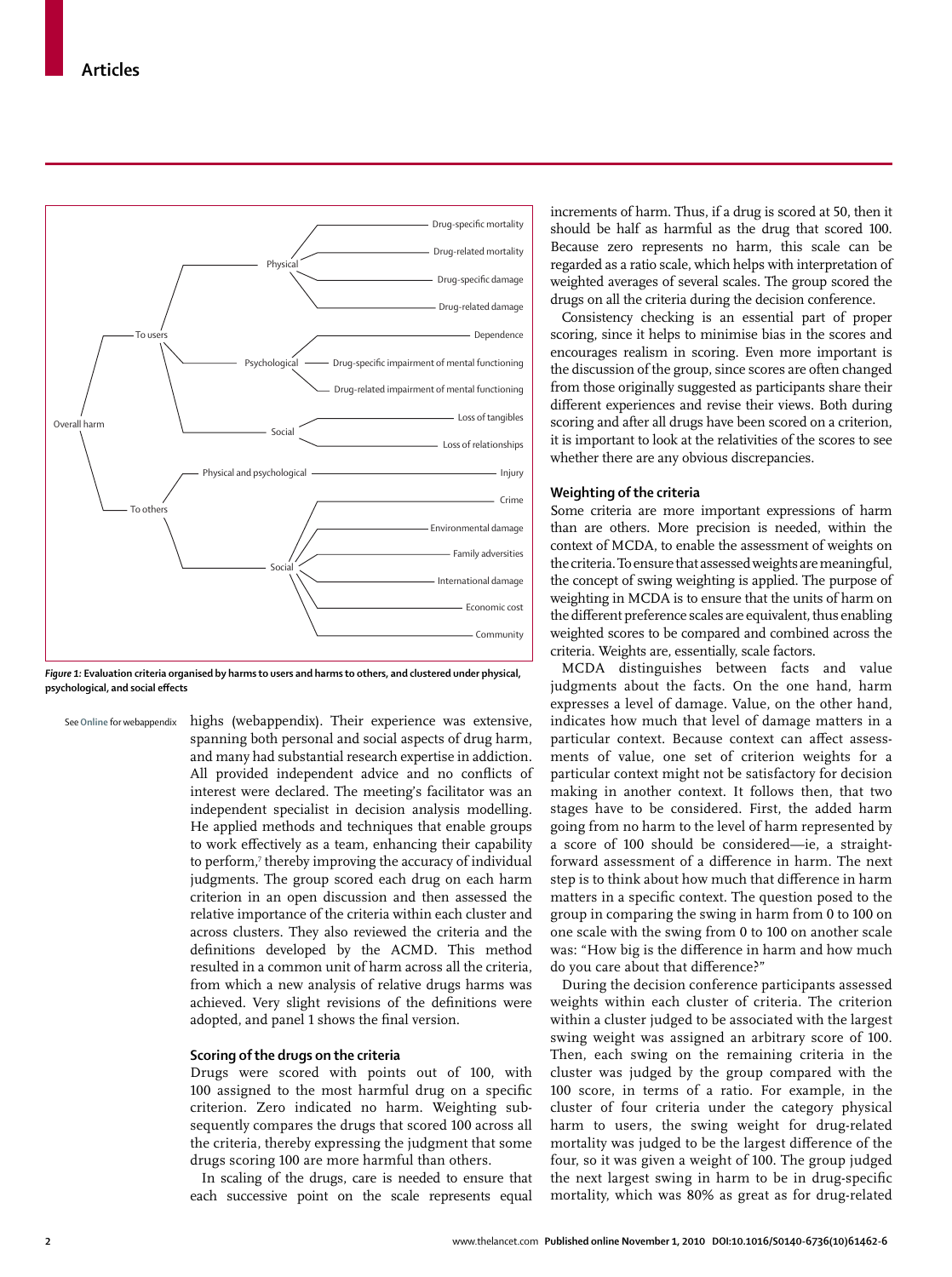# *Panel 1:* **Evaluation criteria and their definitions**

# **Drug-specific mortality**

Intrinsic lethality of the drug expressed as ratio of lethal dose and standard dose (for adults)

# **Drug-related mortality**

The extent to which life is shortened by the use of the drug (excludes drug-specific mortality)—eg, road traffic accidents, lung cancers, HIV, suicide

## **Drug-specific damage**

Drug-specific damage to physical health—eg, cirrhosis, seizures, strokes, cardiomyopathy, stomach ulcers

### **Drug-related damage**

Drug-related damage to physical health, including consequences of, for example, sexual unwanted activities and self-harm, blood-borne viruses, emphysema, and damage from cutting agents

# **Dependence**

The extent to which a drug creates a propensity or urge to continue to use despite adverse consequences (ICD 10 or DSM IV)

#### **Drug-specific impairment of mental functioning**

Drug-specific impairment of mental functioning-eg, amfetamine-induced psychosis, ketamine intoxication

#### **Drug-related impairment of mental functioning**

Drug-related impairment of mental functioning—eg, mood disorders secondary to drug-user's lifestyle or drug use

## **Loss of tangibles**

Extent of loss of tangible things (eg, income, housing, job, educational achievements, criminal record, imprisonment)

#### **Loss of relationships**

Extent of loss of relationship with family and friends

## **Injury**

Extent to which the use of a drug increases the chance of injuries to others both directly and indirectly—eg, violence (including domestic violence), traffic accident, fetal harm, drug waste, secondary transmission of blood-borne viruses

(Continues in next column)

mortality, so it was given a weight of 80. Thus, the computer multiplied the scores for all the drugs on the drug-related mortality scale by 0·8, with the result that the weighted harm of heroin on this scale became 80 as compared with heroin's score of 100 on drug-specific mortality. Next, the 100-weighted swings in each cluster were compared with each other, with the most harmful drug on the most harmful criterion to users compared with the most harmful drug on the most harmful criterion to others. The result of assessing these weights was that the units of harm on all scales were equated. A final normalisation preserved the ratios of all weights, but

## (Continued from previous column)

## **Crime**

Extent to which the use of a drug involves or leads to an increase in volume of acquisitive crime (beyond the use-ofdrug act) directly or indirectly (at the population level, not the individual level)

#### **Environmental damage**

Extent to which the use and production of a drug causes environmental damage locally—eg, toxic waste from amfetamine factories, discarded needles

# **Family adversities**

Extent to which the use of a drug causes family adversities eg, family breakdown, economic wellbeing, emotional wellbeing, future prospects of children, child neglect

### **International damage**

Extent to which the use of a drug in the UK contributes to damage internationally—eg, deforestation, destabilisation of countries, international crime, new markets

## **Economic cost**

Extent to which the use of a drug causes direct costs to the country (eg, health care, police, prisons, social services, customs, insurance, crime) and indirect costs (eg, loss of productivity, absenteeism)

### **Community**

Extent to which the use of a drug creates decline in social cohesion and decline in the reputation of the community

ICD 10=International Classification of Diseases, tenth revision. DSM IV=Diagnostic and Statistical Manual of Mental Disorders, fourth revision.

ensured that the weights on the criteria summed to 1·0. The weighting process enabled harm scores to be combined within any grouping simply by adding their weighted scores. Dodgson and colleagues<sup>3</sup> provide further guidance on swing weighting. Scores and weights were input to the Hiview computer program, which calculated the weighted scores, provided displays of the results, and enabled sensitivity analyses to be done.

For more on **Hiview** see http:// www.catalyze.co.uk

# **Role of the funding source**

The sponsor of the study had no role in study design, data collection, data analysis, data interpretation, or writing of the report. All authors had full access to all the data in the study, and had final responsibility for the decision to submit for publication.

#### **Results**

Figure 1 shows the 16 identified harm criteria. Figure 2 shows the total harm score for all the drugs and the partscore contributions to the total from the subgroups of harms to users and harms to others. The most harmful drugs to users were heroin (part score 34), crack cocaine (37), and metamfetamine (32), whereas the most harmful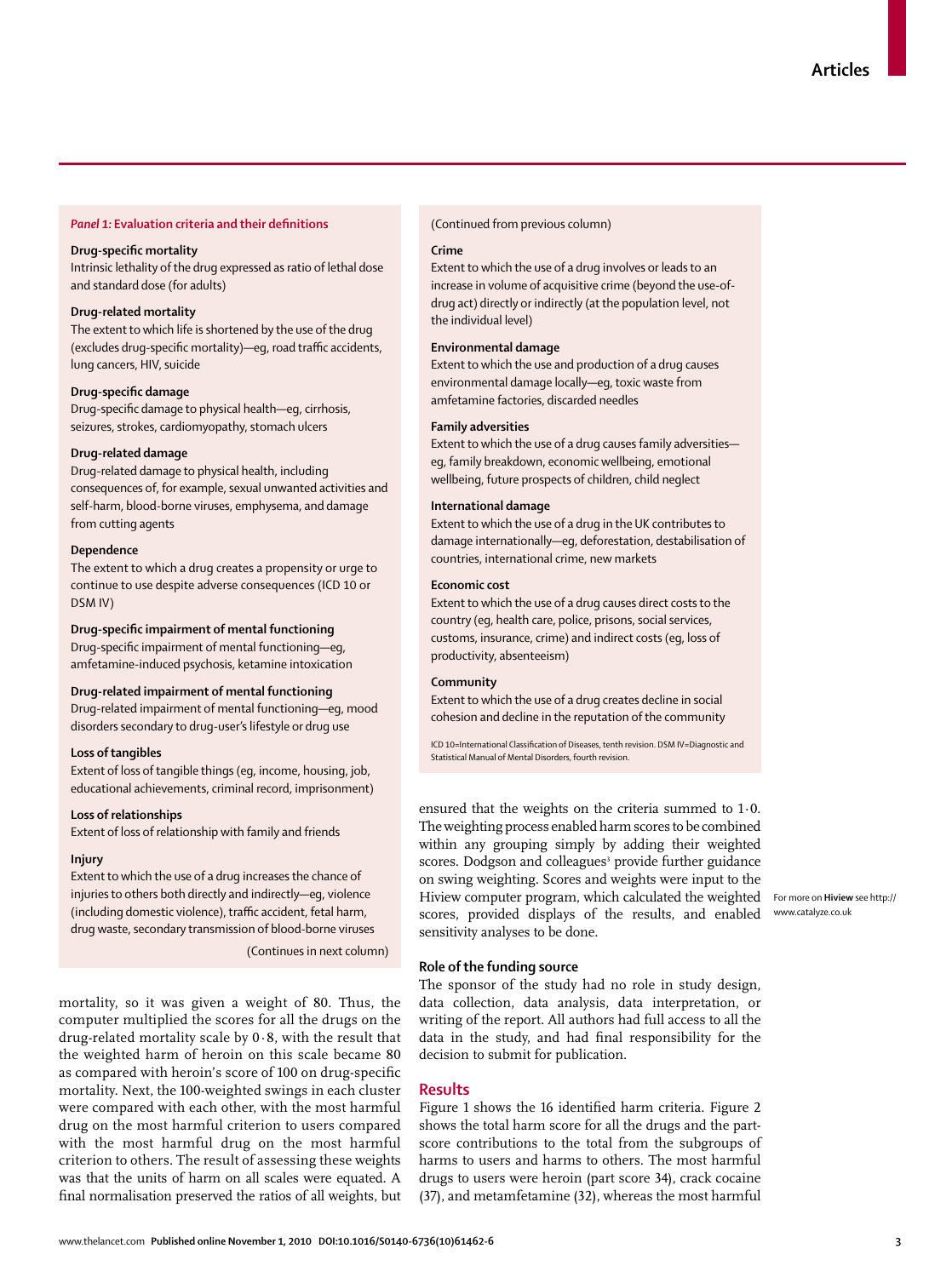

*Figure 2:* **Drugs ordered by their overall harm scores, showing the separate contributions to the overall scores of harms to users and harm to others** The weights after normalisation (0–100) are shown in the key (cumulative in the sense of the sum of all the normalised weights for all the criteria to users, 46; and for all the criteria to others, 54). CW=cumulative weight. GHB=γ hydroxybutyric acid. LSD=lysergic acid diethylamide.

to others were alcohol (46), crack cocaine (17), and heroin (21). When the two part-scores were combined, alcohol was the most harmful drug followed by heroin and crack cocaine (figure 2).

Another instructive display is to look at the results separately for harm to users and to others, but in a twodimensional graph so that the relative contribution to these two types of harm can be seen clearly (figure 3). The most harmful drug to others was alcohol by a wide margin, whereas the most harmful drug to users was crack cocaine followed closely by heroin. Metamfetamine was next most harmful to users, but it was of little comparative harm to others. All the remaining drugs were less harmful either to users or to others, or both, than were alcohol, heroin, and crack cocaine (figure 3). Because this display shows the two axes before weighting, a score on one cannot be compared with a score on the other, without knowing their relative scale constants.

Figure 4 shows the contributions that the part scores make on each criterion to the total score of each drug. Alcohol, with an overall score of 72, was judged to be most harmful, followed by heroin at 55, then crack cocaine with a score of 54. Only eight drugs scored, overall, 20 points or more. Drug-specific mortality was a substantial contributor to five of the drugs (alcohol, heroin, γ hydroxybutyric acid [GHB], methadone, and butane), whereas economic cost contributed heavily to alcohol, heroin, tobacco, and cannabis.

#### **Discussion**

The results from this MCDA analysis show the harms of a range of drugs in the UK. Our findings lend support to the conclusions of the earlier nine-criteria analysis undertaken by UK experts<sup>1</sup> and the output of the Dutch addiction medicine expert group.8 The Pearson correlation coefficient between Nutt and colleagues' 2007 study1 and the new analysis presented here for the 15 drugs common to both studies is 0·70. One reason for a less-than-perfect correlation is that the scores from Nutt and colleagues' previous study were based on fourpoint ratings (0=no risk, 1=some risk, 2=moderate risk, and 3=extreme risk). The ISCD scoring process was based on 0–100 ratio scales, so they contain more information than the ratings do.

Throughout Nutt and colleagues' 2007 paper, harm and risk are used interchangeably, but in the ISCD work, risk was not considered because it is susceptible to varying interpretations. For example, the British Medical Association defines risk as the probability that something unpleasant will happen.<sup>9</sup> Thus, assessors from Nutt and colleagues' 2007 work might have interpreted their rating task differently from the scoring task of the ISCD experts. Furthermore, in Nutt and coworkers' 2007 study, ratings were simply averaged across the nine criteria (called parameters in the report), three each for physical harm, dependence, and social harms, whereas differential weights were applied to the criteria in this ISCD study, as is shown in the key of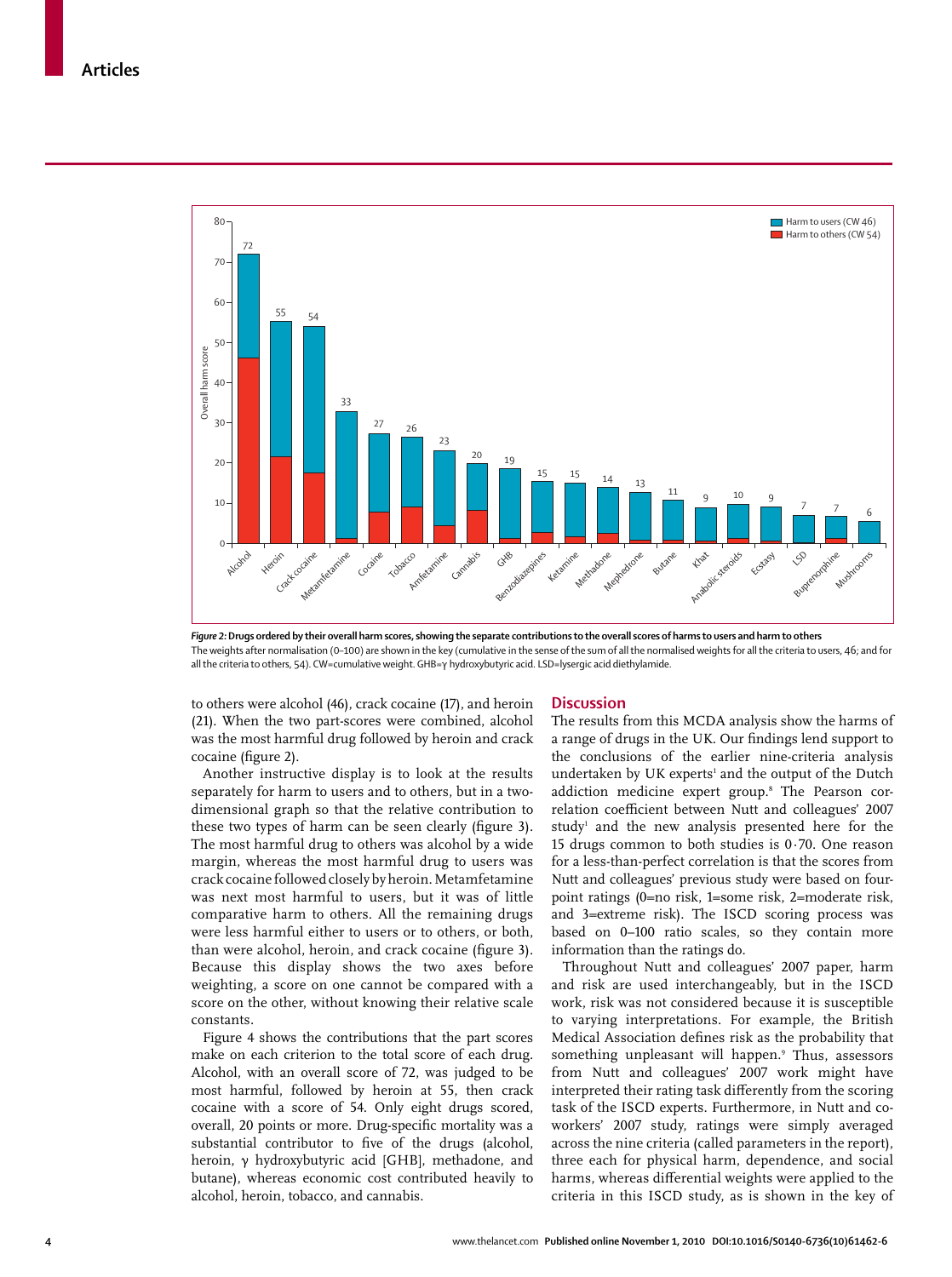

*Figure 3:* **Drugs shown for their harm to users and harm to others**  LSD=lysergic acid diethylamide. GHB=γ hydroxybutyric acid.

figure 4. Despite these many differences between the two studies, there is some degree of linear association between both sets of data.

The correlations between the Dutch addiction medicine expert group2 and ISCD results are higher: 0·80 for individual total scores and 0·84 for population total scores. As with Nutt and colleagues' 2007 study, the Dutch experts applied four-point rating scales to 19 drugs. However, they used five criteria: acute toxicity, chronic toxicity, addictive potency, social harm at individual level, and social harm at population level. Simple averages produced two overall mean harm ratings, one each for individuals and for populations. The probable explanation for the greater correlation between the ISCD and Dutch data lies in the greater relative ranges of the overall results than in Nutt and co-workers' 2007 study. The highest and lowest overall harm scores in the ISCD study are 72 for alcohol and 5 for mushrooms, which is a ratio of about 14:1; whereas in Nutt and colleagues' study it was a ratio of just over 3:1, from 2·5 for heroin to 0·8 for khat. The highest and lowest scores for the Dutch individual ratings were 2·63 for crack cocaine and  $0.40$  for mushrooms, which is a ratio of  $6.6:1$ ; and for the population ratings 2·41 for crack cocaine and

0·31 for mushrooms, which is a ratio of 7·8:1. The ratio scaling in the ISCD study spanned a wider range, making the three most harmful drugs—alcohol, heroin, and crack cocaine—much more harmful relative to the other drugs than can be expressed with rating scales, so that additional information stretched the scatterplot in one dimension, making it seem more linear. Additionally, because the Dutch scale attributes only a quarter of the scores to social factors, whereas in the ISCD scoring these factors comprise nearly half of the scores (seven of 16 criteria), drugs such as alcohol which have a major effect will rank more highly in the ISCD analysis, with tobacco ranked lower because its harms are mainly personal.

The correlations between the ISCD overall scores and the present classification of drugs based on revisions to the UK Misuse of Drugs Act  $(1971)$  is 0.04, showing that there is effectively no relation. The ISCD scores lend support to the widely accepted view $10,11$  that alcohol is an extremely harmful drug, both to users and society; it scored fourth on harms to users and top for harms to society, making it the most harmful drug overall. Even in terms of toxic effects alone, Gable<sup>12</sup> has shown that, on the basis of a safety ratio, alcohol is more lethal than many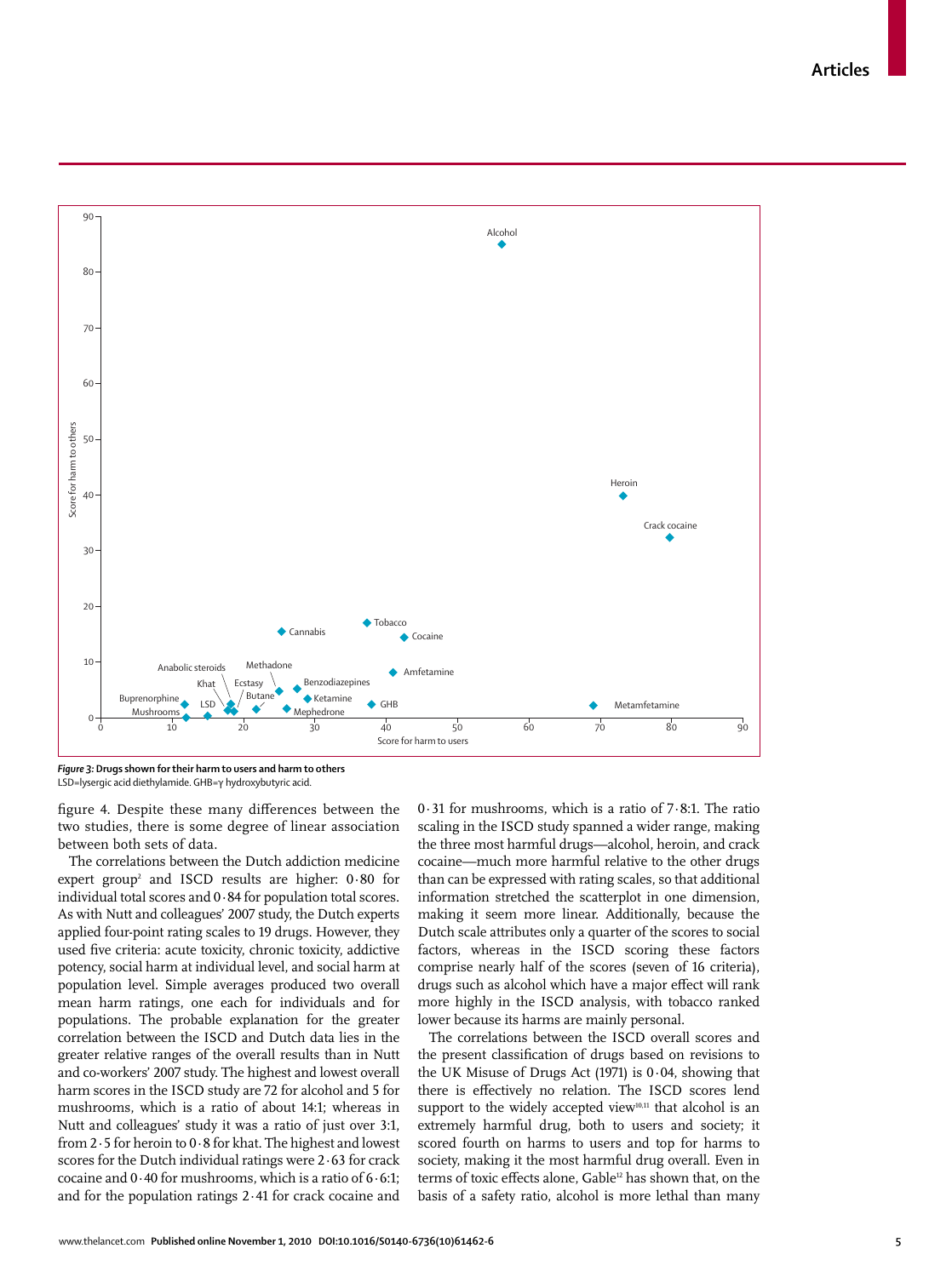

#### *Figure 4:* **Overall weighted scores for each of the drugs**

The coloured bars indicate the part scores for each of the criteria. The key shows the normalised weight for each criterion. A higher weight indicates a larger difference between the most harmful drug on the criterion and no harm. CW=cumulative weight. GHB=γ hydroxybutyric acid. LSD=lysergic acid diethylamide.

illicit drugs, such as cannabis, lysergic acid diethylamide (LSD), and mushrooms.

The MCDA process provides a powerful means to deal with complex issues that drug misuse presents. The expert panel's scores within one criterion can be to some extent validated by reference to published work. For example, we compared the 12 substances in common between this study and those in Gable's study,<sup>12</sup> who for 20 substances identified a safety ratio—the ratio of an acute lethal dose to the dose commonly used for nonmedical purposes. The  $log_{10}$  of that ratio shows a correlation of 0·66 with the ISCD scores on the criterion drug-specific mortality, providing some evidence of validity of the ISCD input scores.

We also investigated drug-specific mortality estimates in studies of human beings.<sup>13</sup> These estimates show a strong correlation with the group input scores: the mean fatality statistics from 2003 to 2007 for five substances (heroin, cocaine, amfetamines, MDMA/ecstasy, and cannabis) show correlations with the ISCD lethality scores of 0·98 and 0·99, for which the substances recorded on the death certificates were among other mentions or sole mentions, respectively.

A comparison of the ICSD experts' ratings on the dependence criterion with lifetime dependence reported in the US survey by Anthony and co-workers<sup>14</sup> showed a correlation of  $0.95$  for the five drugs—tobacco, alcohol, cannabis, cocaine, and heroin—that were investigated in both studies, showing the validity of the MCDA input scores for those substances.

Drug-specific and drug-related harms for some drugs can be estimated from health data and other data that show alcohol, heroin, and crack cocaine as having much larger effects than other drugs.<sup>15</sup> Social harms are harder to ascertain, although estimates based on road traffic and other accidents at home, drug-related violence,<sup>16</sup> and costs to economies in provider countries (eg, Colombia, Afghanistan, and Mexico)<sup>17</sup> have been estimated. Police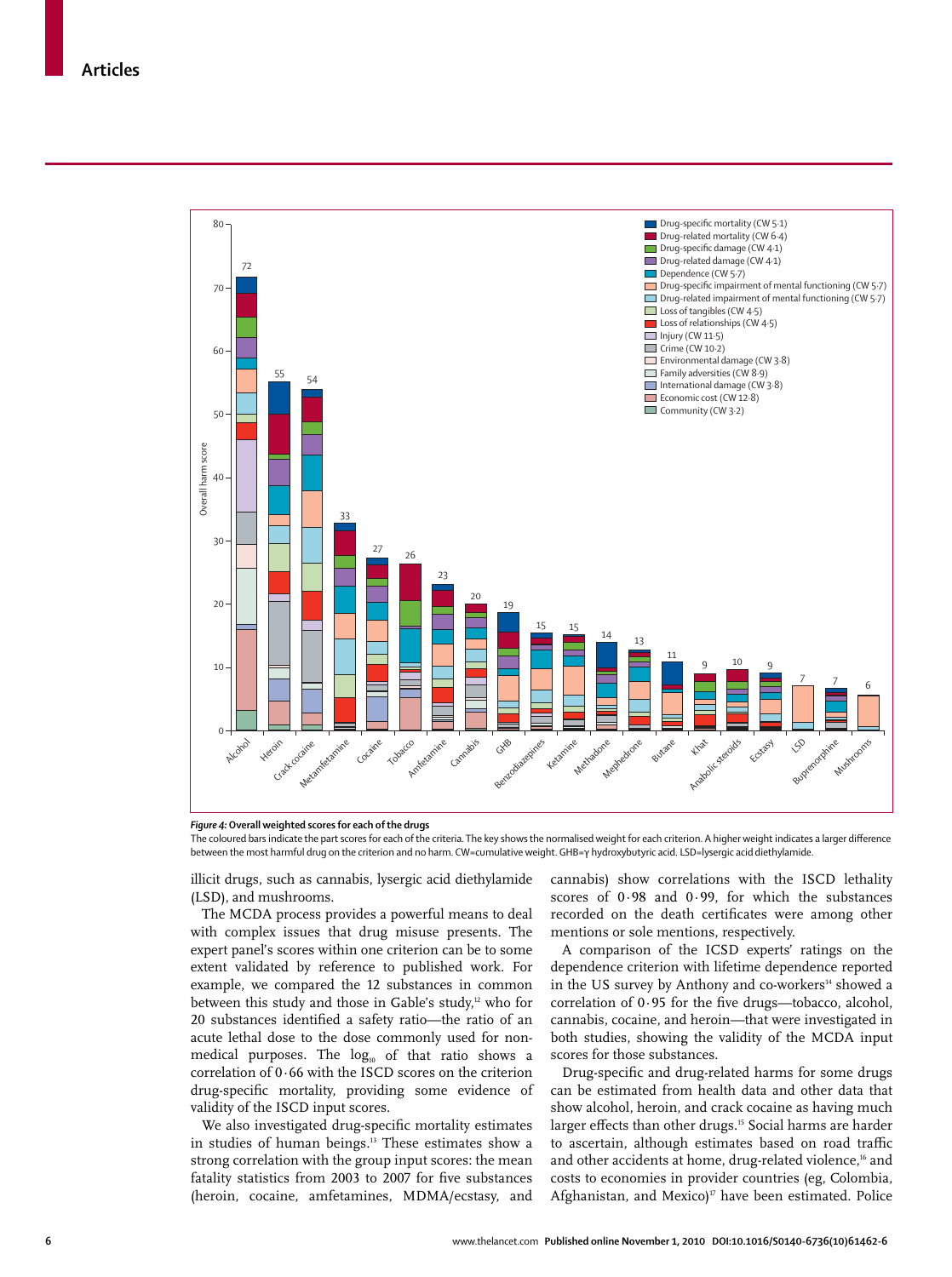records lend support to the effect of drug dealing on communities and of alcohol-related crime.<sup>18</sup> However, data are not available for many of the criteria, so the expert group approach is the best we can provide. The many high correlations (of our overall results with those of the Dutch addiction medicine expert group, and of some of our input scores with objective data) provide some evidence of the validity of our results.

The issue of the weightings is crucial since they affect the overall scores. The weighting process is necessarily based on judgment, so it is best done by a group of experts working to consensus. Although the assessed weights can be made public, they cannot be cross-validated with objective data. However, the effect of varying the weightings can be explored in the computer program through sensitivity analysis. For example, we noted that it would be necessary to increase the weight on drugspecific mortality or on drug-related mortality by more than 15 of 100 points before heroin displaced alcohol in first position of overall harm. A similarly large change in the weight on drug-specific damage would be needed, from about 4% to slightly more than 70%, for tobacco to displace alcohol at first position. And an increase in the weight on harm to users from 46% to nearly 70% would be necessary for crack cocaine to achieve the overall most harmful position. Extensive sensitivity analyses on the weights showed that this model is very stable; large changes, or combinations of modest changes, are needed to drive substantial shifts in the overall rankings of the drugs. Future work will explore these weightings with use of other groups—both expert panels and those from the general public.

Limitations of this approach include the fact that we scored only harms. All drugs have some benefits to the user, at least initially, otherwise they would not be used, but this effect might attenuate over time with tolerance and withdrawal. Some drugs such as alcohol and tobacco have commercial benefits to society in terms of providing work and tax, which to some extent offset the harms and, although less easy to measure, is also true of production and dealing in illegal drugs.<sup>19</sup> Many of the harms of drugs are affected by their availability and legal status, which varies across countries, so our results are not necessarily applicable to countries with very different legal and cultural attitudes to drugs. Ideally, a model needs to distinguish between the harms resulting directly from drug use and those resulting from the control system for that drug. Furthermore, they do not relate to drugs when used for prescription purposes. Other issues to explore further include building into the model an assessment of polydrug use, and the effect of different routes of ingestion, patterns of use, and context.<sup>20</sup> Finally, we should note that a low score in our assessment does not mean the drug is not harmful, since all drugs can be harmful under specific circumstances.

In conclusion, we have used MCDA to analyse the harms of a range of drugs in relation to the UK (panel 2).

# *Panel 2:* **Research in context**

# **Systematic review**

We analysed the data obtained from a multicriteria decision analysis (MCDA) conference on drug harms. The harms were assessed according to a new set of 16 criteria developed by the Advisory Council on the Misuse of Drugs (the UK Government committee on drug misuse). A panel of drug-harm experts was convened to establish scores for 20 representative drugs that are relevant to the UK and which span the range of potential harms and extent of use. Participants scored the relative harms of each drug on each of 16 criteria, and then assessed criterion weights to ensure that units of harm were equivalent across all criteria. Calculation of weighted scores provided a composite score on two dimensions, harm to the individual and harm to society, and an overall weighted harm score.

#### **Interpretation**

These findings lend support to earlier work from both UK and Dutch expert committees on assessment of drug harms, and show how the improved scoring and weighting approach of MCDA increases the differentiation between the most and least harmful drugs. On the basis of these data it is clear that the present UK drug classification system is not simply based on considerations of harm.

Our findings lend support to previous work in the UK and the Netherlands, confirming that the present drug classification systems have little relation to the evidence of harm. They also accord with the conclusions of previous expert reports $11,18$  that aggressively targeting alcohol harms is a valid and necessary public health strategy.

#### **Contributors**

DJN designed and participated in the study. LAK participated in the study. LDP participated in the running of the study and analysed data. All authors wrote the report and responded to referees' comments.

#### **Conflicts of interest**

DJN and LAK received travel expenses to attend the decision conference meeting. LAK is a consultant to the Department of Health and the EMCDDA. LDP is a director of Facilitations Limited, which paid him a consulting fee because it was the company engaged by the Centre for Crime and Justice Studies to run the study and analyse the data.

# **Acknowledgments**

This study is funded by the Centre for Crime and Justice Studies (UK). Yuji Wu assisted with some of the data analyses.

#### **References**

- Nutt D, King LA, Saulsbury W, Blakemore C. Development of a rational scale to assess the harm of drugs of potential misuse. *Lancet* 2007; **369:** 1047–53.
- 2 Murphy PN, Britton J, Arnott D, et al. Assessing drug-related harm. *Lancet* 2007; **369:** 1856–57.
- 3 Dodgson J, Spackman M, Pearman A, Phillips L. Multi-criteria analysis: a manual. London: Department of the Environment, Transport and the Regions, 2000.
- Morton A, Airoldi M, Phillips L. Nuclear risk management on stage: the UK's Committee on Radioactive Waste Management. *Risk Anal* 2009; **29:** 764–79.